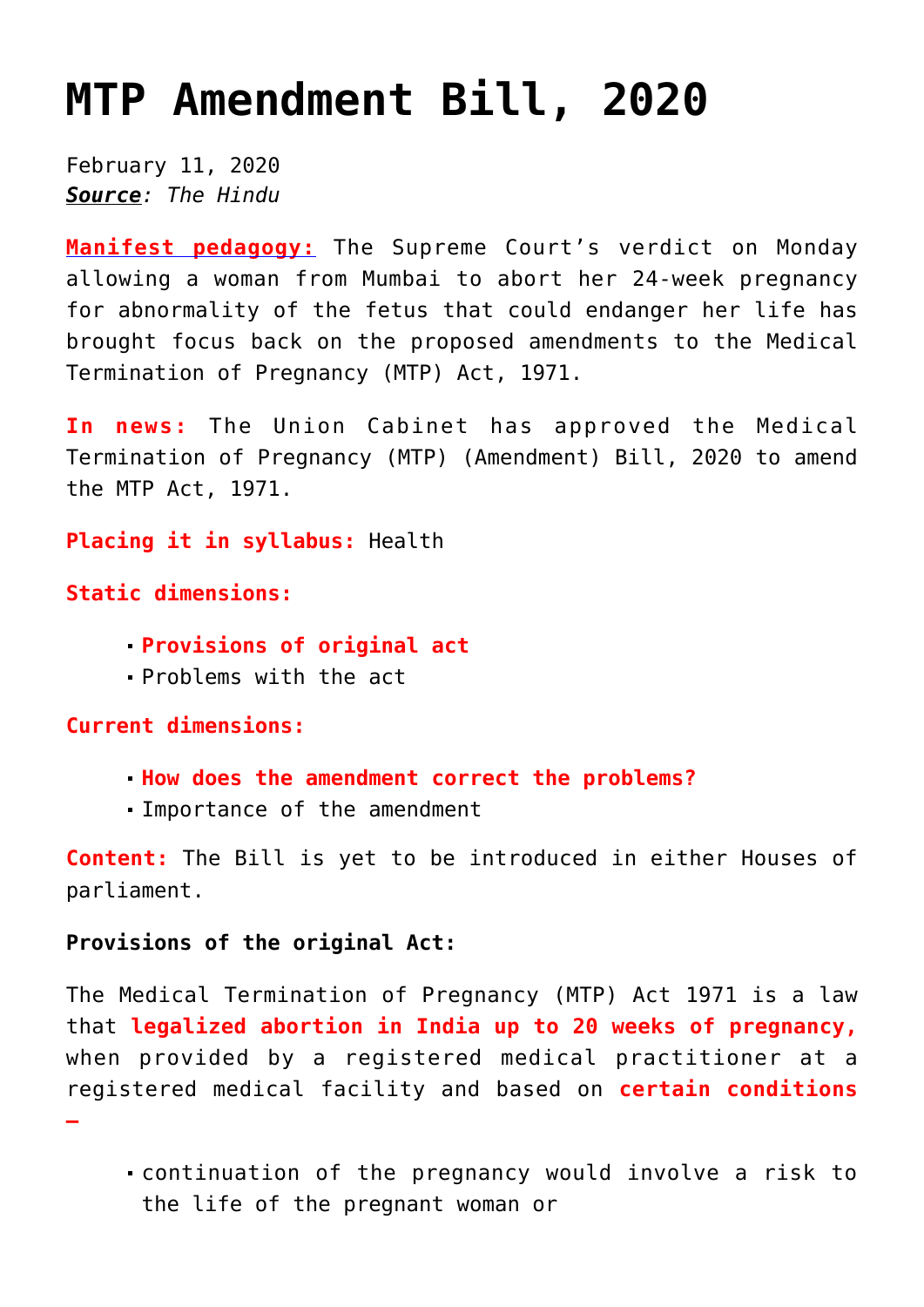- cause grave injury to her physical or mental health or
- substantial risk that the child, if born, would be seriously handicapped due to physical or mental abnormalities or
- pregnancy is caused by rape or
- pregnancy is due to failure of contraceptive in a married woman or her husband.

Women are **allowed to terminate an unwanted pregnancy without providing any reason within 12 weeks** and for pregnancy exceeding 20 weeks, women have to get a certificate or recommendation from two certified doctors/medical practitioners.

## **Problems with the act:**

- A decision to terminate a pregnancy, as provided by existing laws, is the right of the women but as per the act **abortion can only be provided at the discretion of a medical practitioner.**
- More women have approached Courts in recent times seeking abortions beyond 20 weeks due to **foetal abnormalities** that in many cases **can only be detected in later stages of gestation.**
- In **cases of sexual assault and rape, particularly of minors,** doctors will be unwilling to provide abortions, irrespective of gestational stage.
- All these problems have led to delaying access to safe abortion care, **subjecting women and girls to repeated examination** by medical boards and at times denial of services.
- There is **ambiguity around the provisions for unmarried women** to terminate pregnancy due to contraceptive failure since considerable stigma is attached to having a non-marital pregnancy or birth.
- For second trimester abortions, the **consent of two medical practitioners** is required. This is particularly **challenging in rural areas** where many a times a second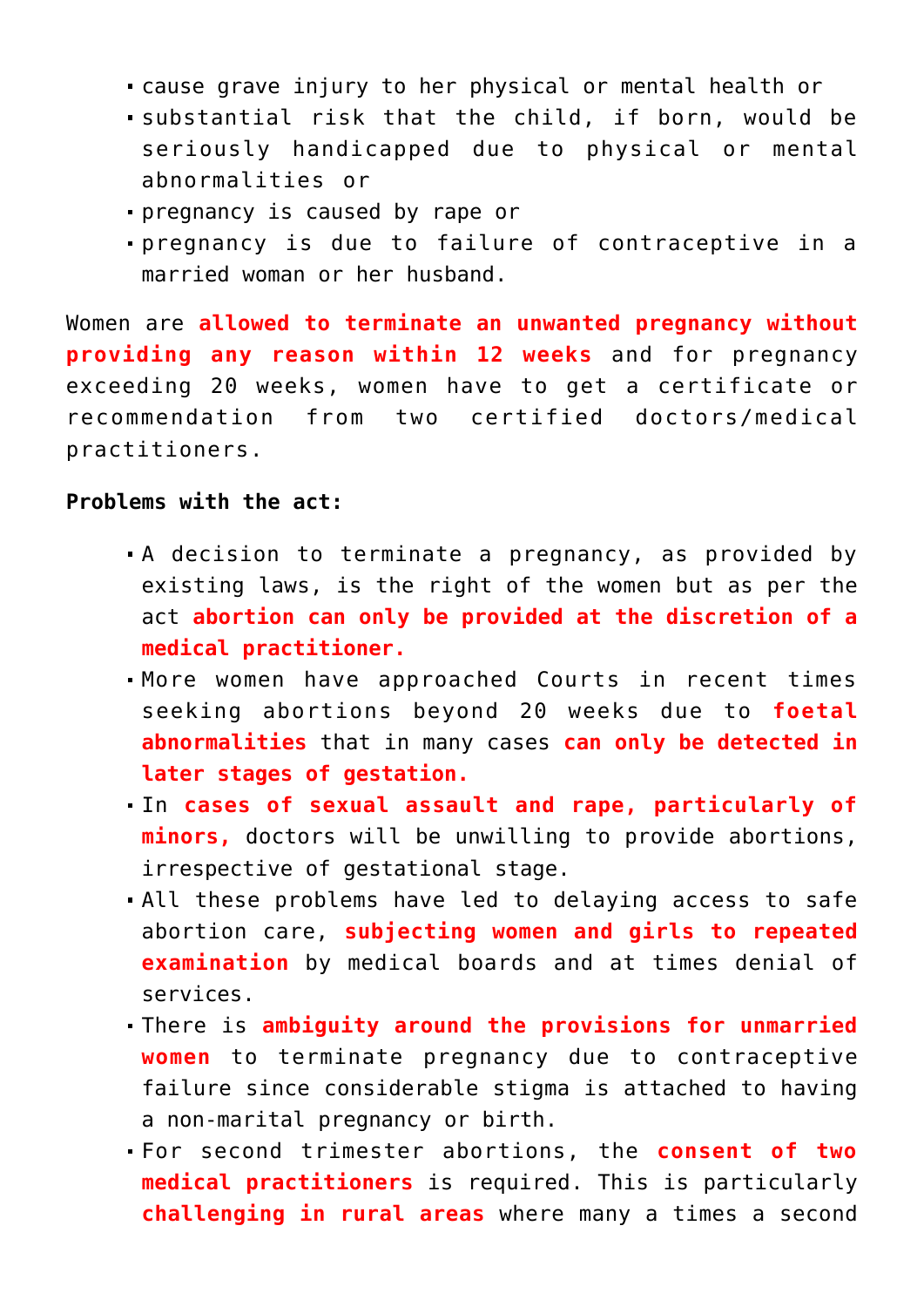practitioner is not available.

How does the amendment correct the problems?

- The amendment bill seeks to increase the **upper limit** for termination of a pregnancy **from 20 weeks to 24 weeks.**
- It proposes requirement of **opinion of one registered medical practitioner (RMP)** for termination of pregnancy **up to 20 weeks** of gestation.
- It also provides for the requirement of **opinion of two RMPs** for termination of pregnancy of **20 to 24 weeks.**
- It seeks to increase the upper gestation limit **from 20 to 24 weeks for survivors of rape, victims of incest** and other vulnerable women.
- For unmarried women, the Bill seeks to **relax the contraceptive-failure condition** for "any woman or her partner" from the present provision for "only married woman or her husband", allowing them to medically terminate the pregnancy.

## **Importance of the amendment:**

According to a study published in the Lancet Global Health, out of 15.6 million abortions occurred in India in 2015, 78% were carried outside health facilities. Though abortion was legalised in 1971, **unsafe abortions is the third-leading cause of maternal deaths in India**.

**Other barriers** to safe abortion include the implementation of the Protection of Children from Sexual Offenses Act, 2012 (**POCSO Act**), and the Pre-Conception Pre-Natal Diagnostic Techniques (**PCPNDT**) Act, 1994 as **result of which doctors hesitate to provide abortion services to women and young girls.** 

The amendment is significant because in the first five months of pregnancy, some women realise the need for an abortion very late. Usually, the **foetal anomaly scan is usually done during the 20th-21st week of pregnancy.** If there is a delay in doing